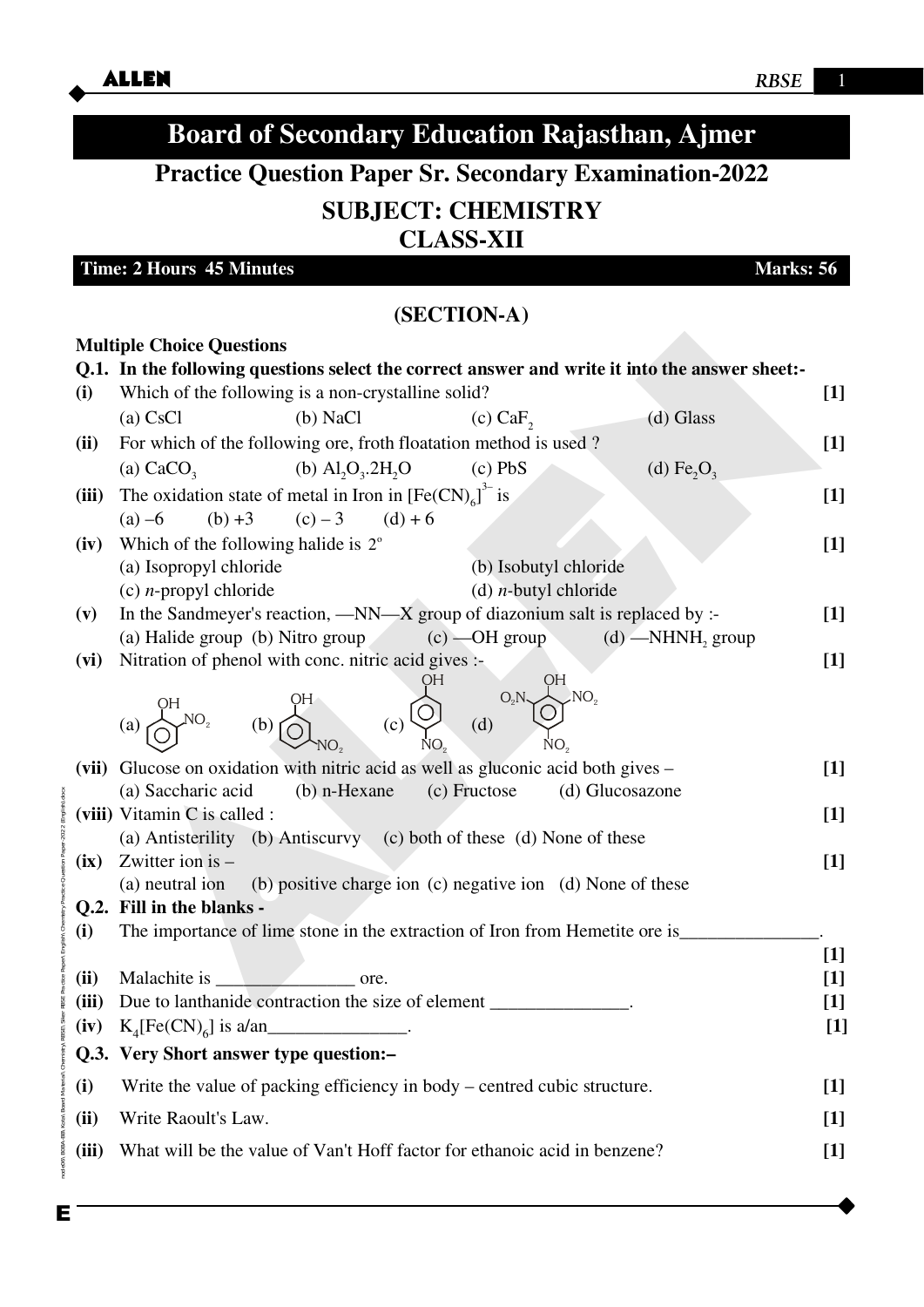| $\overline{2}$                      | Chemistry                                                                                                       | <b>ALLEN</b>                 |
|-------------------------------------|-----------------------------------------------------------------------------------------------------------------|------------------------------|
| (iv)                                | What is the role of graphite rod in the electrometallurgy of aluminium?                                         | $[1]$                        |
| (v)                                 | Explain the reason for Lanthanoid contraction.                                                                  | $[1]$                        |
| (vi)                                | Write the IUPAC name of diethylether.                                                                           | $[1]$                        |
| (vii)                               | Write chemical equation of carbylamine reaction.                                                                | $[1]$                        |
|                                     | (viii) Draw the resonating structures of Aniline.                                                               | $[1]$                        |
|                                     | (SECTION-B)                                                                                                     |                              |
| <b>Short Answer type question:-</b> |                                                                                                                 |                              |
| 4.                                  | Atoms of element B from hcp lattice and those of the element A occupy $1/3nd$ of tetrahedral voids.             |                              |
|                                     | What is the formula of the compound formed by the element A and B?                                              | $[1\frac{1}{2}]$             |
| 5.                                  | Give any one difference between anisotropy and isotropy nature of solid.                                        | $[1\frac{1}{2}]$             |
| 6.                                  | Draw a diagrammatic representation of the process of Reverse Osmosis.                                           | $[1\frac{1}{2}]$             |
| 7.                                  | (i) Generally solubility of gases in liquids is decreases as increasing temperature. Give reason.               |                              |
|                                     | (ii) How many gram of NaCl is required to make 200 mL aqueous solution of $5\%$ (w/v) NaCl.                     |                              |
|                                     |                                                                                                                 | $[3/4 + 3/4 = 1\frac{1}{2}]$ |
| 8.                                  | The decomposition of NH <sub>3</sub> on plantinum surface is zero order reaction. What are the rates of         |                              |
|                                     | production of N, and H, if value of rate constant is $1.5 \times 10^{-4}$ mol L <sup>-1</sup> S <sup>-1</sup> . | $[1\frac{1}{2}]$             |
| 9.                                  | Show that in a first order reaction, time required for completion of $75\%$ is twice of half life of            |                              |
|                                     | the reaction. ( $log 2 = 0.3010$ )                                                                              | $[1\frac{1}{2}]$             |
| <b>10.</b>                          | Explain giving reasons :                                                                                        | $[3/4 + 3/4 = 11/2]$         |
|                                     | (i) Transition metals and many of their compounds show paramagnetic behaviour.                                  |                              |
|                                     | (ii) The enthalpies of atomisation of the transition metals are high.                                           |                              |
| 11.                                 | Calculate the 'spin only' magnetic moment of $M^{2+}$ <sub>(a0</sub> ) ion (Z = 27).                            | $[1\frac{1}{2}]$             |
| 12.                                 | Aldehydes are more reactive than ketons towards nucleophillic addition reaction. Explain.                       | $[1\frac{1}{2}]$             |
| 13.                                 | $CH_3OH \xrightarrow{[A]} [A] \xrightarrow{CH_3MgI} [B] \xrightarrow{H_2O} [C]$                                 | $[1\frac{1}{2}]$             |
|                                     | Write the chemical formula $[A]$ , $[B]$ and $[C]$ in above reaction sequence.                                  |                              |
| 14.                                 | Arrange the following carboxylic acid in ascending order of their acidity.                                      | $[1\frac{1}{2}]$             |
|                                     | Benzoic acid, 4-methoxybenzoic acid, 4-nitrobenzoic acid.                                                       |                              |
| <b>15.</b>                          | Why phenol are more acidic than alcohol? Explain.                                                               | $[1\frac{1}{2}]$             |
|                                     | (SECTION-C)                                                                                                     |                              |
| Long Answer type question:-         |                                                                                                                 |                              |
| 16.                                 | Define order of reaction. Derive integrated rate equation for zero order reaction.                              | $[1 + 2 = 3]$                |
|                                     | <b>OR</b>                                                                                                       |                              |
|                                     | Define rate of reaction. Explain temperature dependence of rate of reaction on the basis of                     |                              |
|                                     | activation energy (Ea).                                                                                         | $[1 + 2 = 3]$                |
|                                     |                                                                                                                 |                              |

Enode06\B0BA-BB\Kota\Board Material\Chemistry\RBSE\Siker RBSE Practice Paper\English\Chemistry Practice Question Paper-2022 (English).docx

E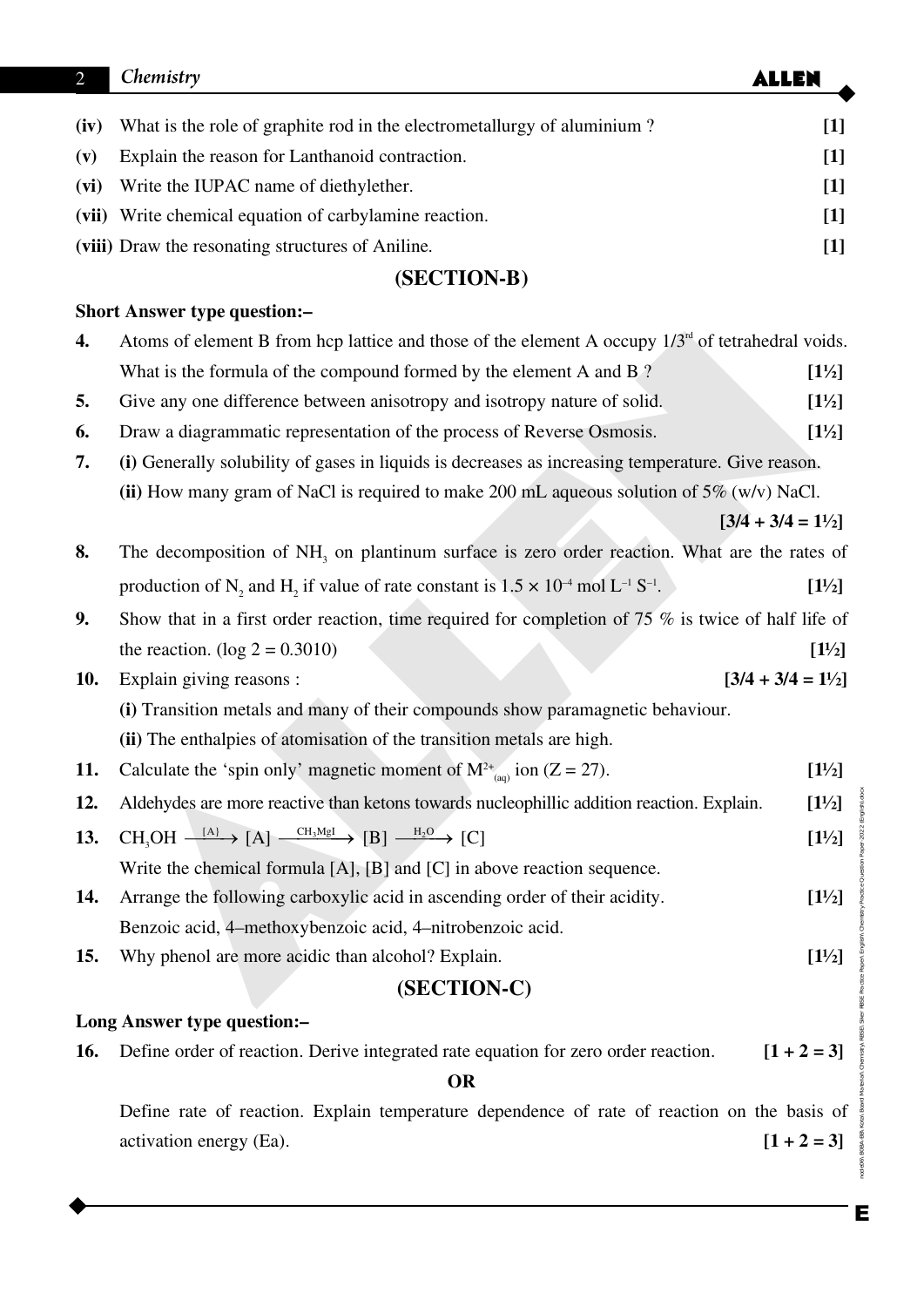**17. (i)** Write hybridized state of carbon bonded to halogen atom in benzyl chloride. **[1 + 2 = 3] (ii)** Explain the mechanism of bimolecular nucleophillic substitution reaction.

#### **OR**

(i) Write the chemical equation of Wurtz-Fittig reaction.  $[1 + 2 = 3]$ 

**(ii)** The reactions of alkyl chloride with aqueous KOH leads to the formation of alcohols but in presence of alcoholic KOH, alkenes are major products. Explain.

- **18. (i)** Write chemical formula of ethyl isothiocyanate.  $[1 + 1 + 1 = 3]$
- (i) Write chemical formula of ethyl isothiocyanate. [1 + 1 + 1 = 3]<br>
(ii) Arrange CH<sub>7</sub>-CH<sub>2</sub>-NH<sub>2</sub>, CH<sub>3</sub>-CH<sub>2</sub>-CH<sub>3</sub> and CH<sub>2</sub>-C<sub>2</sub>-NH<sub>3</sub> in ascending order of their basis<br>  ${}_{\text{NH}_2}^{\text{CH}}$ <br>
strengths.<br>
(iii) Write the  $(iii)$  Arrange  $CH_3$ -CH<sub>2</sub>-NH<sub>2</sub>, CH<sub>3</sub>-CH-CH<sub>3</sub>  $\rm NH_{2}$ and  $CH_3-C-NH_2$  in ascending order of their basis CH<sub>3</sub> CH<sub>3</sub>

strengths.

**(iii)** Write the reason for solubility of Butan-1-Ol in water is more as compare to Butan-1-Amine.

#### **OR**

- **(i)** Write the structural formula and chemical name of Hinesberg's reagent.
- **(ii)** Write the balanced chemical equation of carbyl amine reaction exhibiting by ethanamine.
- (iii) Write the reason for basic strength of  $CH<sub>3</sub>NH<sub>2</sub>$  is more as compare to  $C<sub>6</sub>H<sub>5</sub>NH<sub>2</sub>$ .

## **(SECTION-D)**

#### **Essayistic question:–**

- **19.** (i) Define Homoleptic and Hetroleptic complexes.  $[1 + 1 + 1 + 1 = 4]$ 
	- (ii) Solution of  $[Ti(H_2O)_6]^3$ <sup>+</sup> is coloured. Give reasons.
	- **(iii)** Draw the crystal field splitting of degenerate d-orbitals of free metal ion in octahedral crystal field.

#### **OR**

- (i) Write the type of isomerism exhibited by  $[Co(NH_3)_{5}(SO_4)]Br$  and  $[Co(NH_3)_{5}Br]SO_4$  and also define it. **[1 + 1 + 1 + 1 = 4]**
- (ii)  $\left[ \text{Co } (\text{NH}_3)_6 \right]^{3+}$  is diamagnetic while  $\left[ \text{CoF}_6 \right]^{3-}$  is paramagnetic. Give reasons.
- **(iii)** Draw the crystal field splitting of degenerate d-orbitals of free metal ion in tetrahedral crystal field.

aperNEnglishNChe